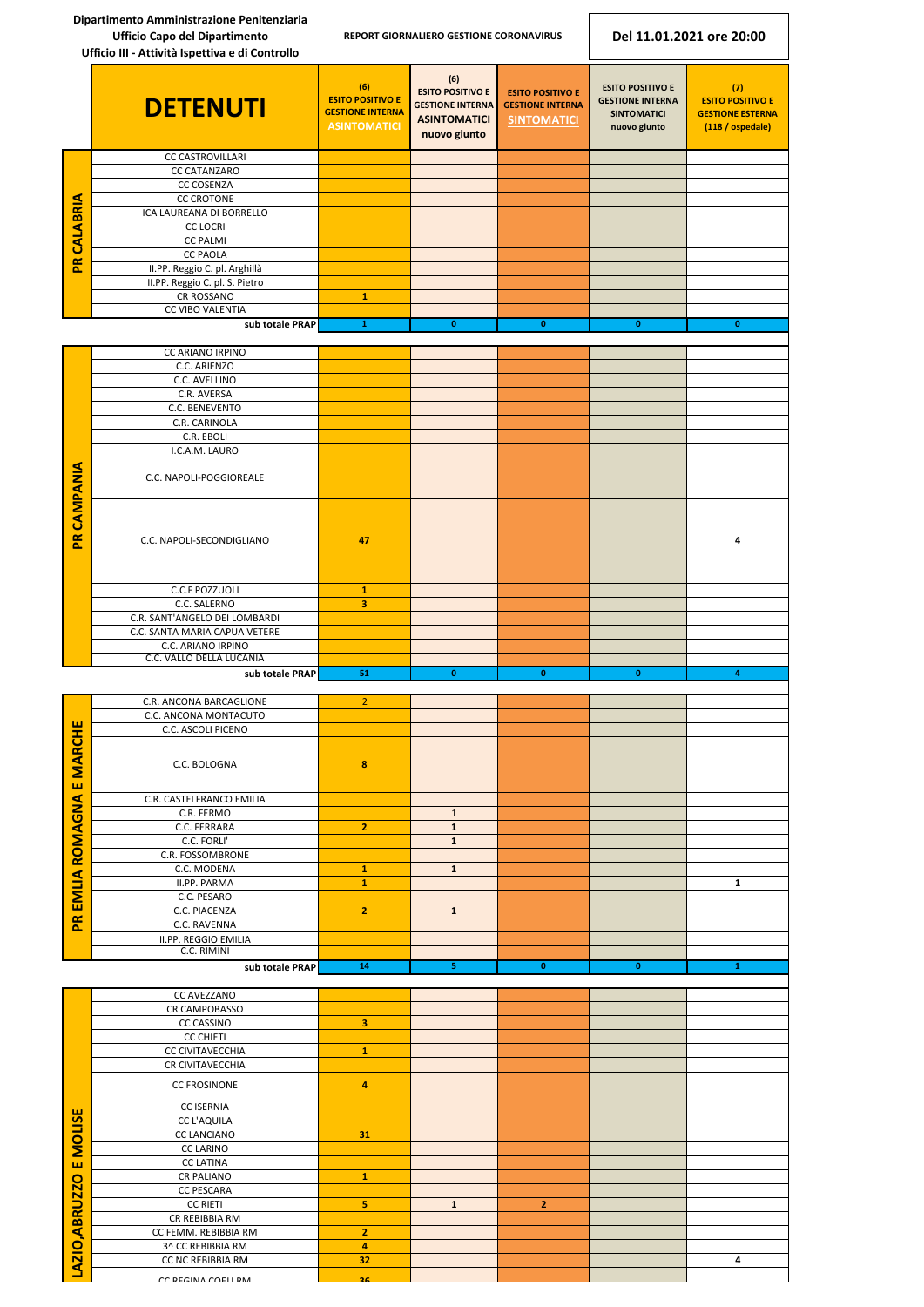| $\mathbf{R}$         | UU INLUTIVA UULLI TIIVI                           | ၁ပ                           |                         |                         |                         |                |
|----------------------|---------------------------------------------------|------------------------------|-------------------------|-------------------------|-------------------------|----------------|
|                      |                                                   |                              |                         |                         |                         |                |
|                      | CR SULMONA                                        | 52                           |                         |                         |                         |                |
|                      | <b>CC TERAMO</b>                                  | $\overline{2}$               |                         |                         |                         |                |
|                      | <b>CL VASTO</b><br><b>CC VELLETRI</b>             | $\overline{2}$<br>3          |                         |                         |                         |                |
|                      | <b>CC VITERBO</b><br>sub totale PRAP              | 3<br>181                     | $\mathbf{1}$            | $\mathbf{2}$            | $\mathbf{0}$            | 4              |
|                      | CC BERGAMO                                        | 17                           |                         |                         |                         | $\mathbf{1}$   |
|                      |                                                   |                              |                         |                         |                         |                |
|                      | <b>CR BOLLATE</b>                                 | 78                           | $\overline{\mathbf{3}}$ | $\mathbf 2$             |                         | $\mathbf{1}$   |
|                      |                                                   |                              |                         |                         |                         |                |
|                      | CC BRESCIA CANTON MOMB<br>CR BRESCIA VERZIANO     |                              |                         |                         |                         |                |
|                      |                                                   |                              |                         |                         |                         |                |
|                      | CC BUSTO ARSIZIO                                  | $6\phantom{1}6$              |                         |                         |                         |                |
|                      | CC COMO<br><b>CC CREMONA</b>                      | $6\phantom{a}$               | $\overline{2}$          |                         |                         |                |
|                      | CC LECCO                                          | $\mathbf{1}$                 |                         |                         |                         |                |
|                      | <b>CC LODI</b>                                    |                              |                         |                         |                         |                |
|                      | <b>CC MANTOVA</b>                                 | $\overline{2}$               |                         |                         |                         |                |
| PR LOMBARDIA         | CC MILANO SV                                      | 34                           | $\mathbf 1$             | $\mathbf 1$             |                         |                |
|                      | CC MONZA                                          | 4                            |                         |                         |                         | $\mathbf{2}$   |
|                      | <b>CR OPERA</b>                                   | $\overline{7}$               |                         | $\overline{\mathbf{3}}$ |                         | 5              |
|                      | <b>CC PAVIA</b>                                   | $\mathbf{1}$                 |                         |                         |                         |                |
|                      | <b>CC SONDRIO</b><br><b>CC VARESE</b>             |                              |                         |                         |                         |                |
|                      | CR VIGEVANO                                       | <b>16</b>                    | $\mathbf 1$             |                         |                         |                |
|                      | <b>CC VOGHERA</b>                                 |                              |                         |                         |                         |                |
|                      | sub totale PRAP                                   | $\overline{172}$             | $\overline{7}$          | 6 <sup>1</sup>          | $\overline{\mathbf{0}}$ | 9 <sub>1</sub> |
|                      | <b>CC ALBA</b>                                    |                              |                         |                         |                         |                |
|                      | CC ALESSANDRIA<br>CR ALESSANDRIA                  | $\mathbf 1$                  |                         |                         |                         |                |
| <b>D'AOSTA</b>       | <b>CC AOSTA</b>                                   | 3                            |                         |                         |                         |                |
|                      | CR ASTI                                           | $\mathbf{1}$                 |                         |                         |                         |                |
| <b>VALLE</b>         | <b>CC BIELLA</b><br>CR CHIAVARI                   |                              |                         | ${\bf 1}$               |                         | $\mathbf{1}$   |
|                      | CC CUNEO                                          | $\overline{2}$               |                         |                         |                         |                |
| $\pmb{\pmb{\omega}}$ | CR FOSSANO                                        | $\mathbf{1}$                 |                         |                         |                         |                |
| RIA                  | CC GENOVA MARASSI                                 | $\mathbf 1$                  |                         |                         |                         |                |
| nen                  | CC GENOVA PONTE X<br><b>CC IMPERIA</b>            |                              |                         |                         |                         |                |
|                      | <b>CC IVREA</b>                                   |                              |                         |                         |                         |                |
|                      | CC LA SPEZIA                                      |                              |                         |                         |                         |                |
|                      | <b>CC NOVARA</b><br>CR SALUZZO                    | $\mathbf{1}$                 |                         |                         |                         |                |
| PIEMONTE,            | CR SANREMO                                        |                              |                         |                         |                         |                |
|                      | <b>CC TORINO</b>                                  | $6\phantom{a}$               | $\overline{2}$          |                         |                         |                |
| $\mathbf{R}$         | <b>CC VERBANIA</b><br><b>CC VERCELLI</b>          | $\mathbf{1}$                 |                         |                         |                         |                |
|                      | sub totale PRAP                                   | $\mathbf 1$<br>18            | $\overline{2}$          | $\mathbf{1}^-$          | $\overline{\mathbf{0}}$ | ${\bf 1}$      |
|                      |                                                   |                              |                         |                         |                         |                |
|                      | CR ALTAMURA<br><b>CC BARI</b>                     | $\mathbf{1}$<br>$\mathbf{1}$ |                         |                         |                         |                |
|                      | <b>CC BRINDISI</b>                                | $\overline{2}$               | $\mathbf 1$             |                         |                         |                |
|                      |                                                   |                              |                         |                         |                         |                |
| ASILICATA            | <b>CC FOGGIA</b><br>$\mathsf{CC}\ \mathsf{LECCE}$ | 4<br>$\mathbf{1}$            |                         | $\mathbf{1}$            |                         |                |

|                   | CR ALTAMURA        | $\mathbf{1}$            |              |              |              |                |
|-------------------|--------------------|-------------------------|--------------|--------------|--------------|----------------|
|                   | <b>CC BARI</b>     | $\mathbf 1$             |              |              |              |                |
|                   | <b>CC BRINDISI</b> | $\overline{2}$          | $\mathbf{1}$ |              |              |                |
|                   | <b>CC FOGGIA</b>   | $\overline{\mathbf{4}}$ |              |              |              |                |
|                   | <b>CC LECCE</b>    | $\mathbf{1}$            |              | $\mathbf{1}$ |              |                |
| <b>BASILICATA</b> | <b>CC LUCERA</b>   | ${\bf 10}$              |              |              |              | $\mathbf{2}$   |
| ш                 | CC MATERA          |                         |              |              |              |                |
|                   | <b>CC MELFI</b>    |                         |              |              |              |                |
| <b>PUGLIA</b>     | <b>CC POTENZA</b>  |                         |              |              |              |                |
|                   | CC SAN SEVERO      |                         |              |              |              |                |
|                   | <b>CC TARANTO</b>  | $\overline{\mathbf{3}}$ |              |              |              |                |
| PR                | <b>CC TRANI</b>    | $\overline{2}$          |              |              |              |                |
|                   | <b>CRF TRANI</b>   |                         |              |              |              |                |
|                   | <b>CR TURI</b>     |                         |              |              |              |                |
|                   | sub totale PRAP    | 24                      | $\mathbf{1}$ | $\mathbf{1}$ | $\mathbf{0}$ | 2 <sub>1</sub> |
|                   |                    |                         |              |              |              |                |
|                   | <b>CR ALGHERO</b>  |                         |              |              |              |                |
|                   | CR IS ARENAS       |                         |              |              |              |                |
| <b>AND:</b>       | <b>CC CAGLIARI</b> |                         |              |              |              |                |
|                   | CR ISILI           |                         |              |              |              |                |
|                   |                    |                         |              |              |              |                |
|                   |                    |                         |              |              |              |                |
|                   |                    |                         |              |              |              |                |
|                   |                    |                         |              |              |              |                |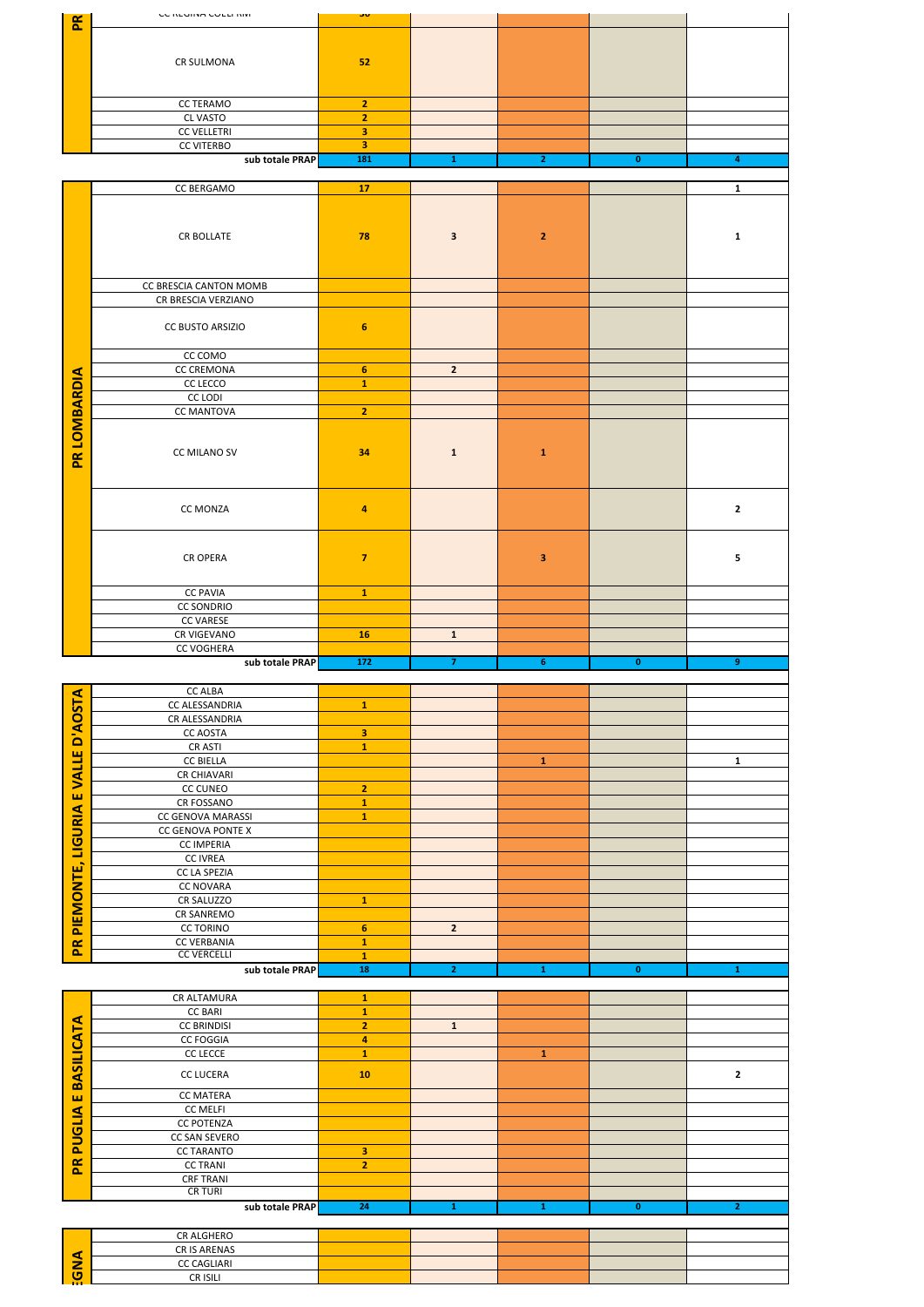|                 | <b>CC LANUSEI</b>                                 |                                                    |                                     |                                                    |                                    |                                                           |
|-----------------|---------------------------------------------------|----------------------------------------------------|-------------------------------------|----------------------------------------------------|------------------------------------|-----------------------------------------------------------|
| <b>SARDE</b>    | <b>CR MAMONE</b>                                  |                                                    |                                     |                                                    |                                    |                                                           |
|                 | <b>CC NUORO</b>                                   |                                                    |                                     |                                                    |                                    |                                                           |
| Æ               | CR ORISTANO                                       |                                                    |                                     |                                                    |                                    |                                                           |
|                 | <b>CC SASSARI</b><br><b>CR TEMPIO PAUSANIA</b>    | $\mathbf{1}$<br>8                                  |                                     |                                                    |                                    | $\mathbf{1}$                                              |
|                 | sub totale PRAP                                   | $\overline{9}$                                     | $\mathbf{0}$                        | $\mathbf{0}$                                       | $\mathbf{0}$                       | $\mathbf{1}$                                              |
|                 |                                                   |                                                    |                                     |                                                    |                                    |                                                           |
|                 | AGRIGENTO C.C<br>AUGUSTA C.R.                     |                                                    |                                     |                                                    |                                    |                                                           |
|                 | BARCELLONA P.G. C.C.                              |                                                    |                                     |                                                    |                                    |                                                           |
|                 | CALTAGIRONE C.C.                                  |                                                    |                                     |                                                    |                                    |                                                           |
|                 | CALTANISSETTA C.C.                                |                                                    |                                     |                                                    |                                    |                                                           |
|                 | CASTELVETRANO C.C.                                |                                                    |                                     |                                                    |                                    |                                                           |
|                 | CATANIA BICOCCA C.C.<br>CATANIA P.L. C.C.         |                                                    |                                     |                                                    |                                    |                                                           |
|                 | ENNA C.C.                                         |                                                    |                                     |                                                    |                                    |                                                           |
|                 | FAVIGNANA C.R.                                    | $\overline{2}$                                     |                                     |                                                    |                                    |                                                           |
| <b>SICILIA</b>  | GELA C.C.                                         |                                                    |                                     |                                                    |                                    |                                                           |
|                 | GIARRE C.C.<br>MESSINA C.C.                       |                                                    | $\mathbf{1}$                        |                                                    |                                    |                                                           |
| $\mathbf{R}$    | NOTO CR                                           |                                                    |                                     |                                                    |                                    |                                                           |
|                 | PALERMO LORUSSO C.C.                              |                                                    |                                     |                                                    |                                    |                                                           |
|                 | PALERMO DI BONA CC                                |                                                    |                                     |                                                    |                                    |                                                           |
|                 | PIAZZA ARMERINA C.C.                              |                                                    |                                     |                                                    |                                    |                                                           |
|                 | RAGUSA C.C.<br>SAN CATALDO C.R.                   |                                                    |                                     |                                                    |                                    |                                                           |
|                 | SIRACUSA C.C.                                     |                                                    |                                     |                                                    |                                    |                                                           |
|                 | SCIACCA C.C.                                      |                                                    |                                     |                                                    |                                    |                                                           |
|                 | TERMINI IMERESE C.C.<br><b>TRAPANI C.C.</b>       |                                                    |                                     |                                                    |                                    | $\mathbf{2}$                                              |
|                 | sub totale PRAP                                   | 2 <sub>1</sub>                                     | $\mathbf{1}$                        | $\mathbf{0}$                                       | $\mathbf{0}$                       | $\overline{2}$                                            |
|                 |                                                   |                                                    |                                     |                                                    |                                    |                                                           |
|                 | <b>CC AREZZO</b>                                  |                                                    |                                     |                                                    |                                    |                                                           |
|                 | FIRENZE GOZZINI<br>CC FIRENZE SOLLICCIANO         | $\overline{2}$                                     |                                     |                                                    |                                    |                                                           |
|                 | <b>CC GROSSETO</b>                                |                                                    |                                     |                                                    |                                    |                                                           |
|                 | <b>LIVORNO</b>                                    |                                                    |                                     |                                                    |                                    |                                                           |
| <b>UMBRIA</b>   |                                                   |                                                    |                                     |                                                    |                                    |                                                           |
|                 | <b>GORGONA-SEDE DISTACCATA</b><br><b>CC LUCCA</b> |                                                    |                                     |                                                    |                                    |                                                           |
|                 | <b>CR MASSA</b>                                   |                                                    |                                     |                                                    |                                    |                                                           |
| ш               | MASSA MARITTIMA                                   | $\mathbf 1$                                        |                                     |                                                    |                                    |                                                           |
| TOSCANA         | <b>CC ORVIETO</b><br><b>CC PERUGIA</b>            |                                                    |                                     |                                                    |                                    |                                                           |
|                 | <b>CC PISA</b>                                    |                                                    |                                     |                                                    |                                    |                                                           |
|                 | <b>CC PISTOIA</b>                                 |                                                    |                                     |                                                    |                                    |                                                           |
| $\mathbf{R}$    | CR PORTO AZZURRO                                  |                                                    |                                     |                                                    |                                    |                                                           |
|                 | <b>CC PRATO</b><br>SAN GIMIGNANO                  | $\overline{2}$                                     |                                     |                                                    |                                    |                                                           |
|                 | <b>SIENA</b>                                      |                                                    |                                     |                                                    |                                    |                                                           |
|                 | CR SPOLETO                                        |                                                    |                                     |                                                    |                                    |                                                           |
|                 | <b>VOLTERRA</b>                                   |                                                    |                                     |                                                    |                                    |                                                           |
|                 | <b>CC TERNI</b><br>sub totale PRAP                | 5 <sub>1</sub>                                     | $\pmb{0}$                           | $\mathbf{0}$                                       | $\mathbf{0}$                       | $\mathbf{0}$                                              |
|                 |                                                   |                                                    |                                     |                                                    |                                    |                                                           |
|                 | CC.BELLUNO<br>CC BOLZANO                          | 10                                                 | $\mathbf{1}$                        | ${\bf 1}$                                          |                                    | $\mathbf{1}$                                              |
|                 | <b>CC GORIZIA</b>                                 | $\overline{\mathbf{3}}$                            |                                     |                                                    |                                    |                                                           |
|                 | <b>CC PADOVA</b>                                  |                                                    | $\mathbf{1}$                        |                                                    |                                    |                                                           |
|                 | <b>CR PADOVA</b>                                  | $\mathbf 1$                                        |                                     |                                                    |                                    | $\mathbf 1$                                               |
| <b>TRIVENTO</b> | <b>CC PORDENONE</b><br><b>CC ROVIGNO</b>          |                                                    |                                     |                                                    |                                    |                                                           |
|                 | <b>CC TOLMEZZO</b>                                |                                                    |                                     |                                                    |                                    |                                                           |
|                 | <b>CC TRENTO</b>                                  | 12                                                 |                                     |                                                    |                                    |                                                           |
|                 | <b>CC TREVISO</b><br><b>CC TRIESTE</b>            | $\overline{\mathbf{2}}$                            |                                     |                                                    |                                    |                                                           |
| PR              | CC UDINE                                          | $\mathbf{1}$                                       |                                     |                                                    |                                    |                                                           |
|                 | CC VENEZIA SMM                                    | 20                                                 |                                     |                                                    |                                    |                                                           |
|                 |                                                   |                                                    |                                     |                                                    |                                    |                                                           |
|                 | <b>CRD VENEZIA</b><br><b>CC VERONA</b>            | $\overline{\mathbf{4}}$                            | $\overline{2}$                      |                                                    |                                    |                                                           |
|                 | <b>CC VICENZA</b>                                 | 35                                                 | $\mathbf{1}$                        |                                                    |                                    |                                                           |
|                 | sub totale PRAP                                   | 88                                                 | $\overline{\mathbf{5}}$             | $\mathbf{1}$                                       | $\mathbf{0}$                       | $\overline{2}$                                            |
|                 |                                                   |                                                    | <b>ESITO POSITIVO E</b>             |                                                    | <b>ESITO POSITIVO E</b>            |                                                           |
|                 |                                                   | <b>ESITO POSITIVO E</b><br><b>GESTIONE INTERNA</b> | <b>GESTIONE INTERNA</b>             | <b>ESITO POSITIVO E</b><br><b>GESTIONE INTERNA</b> | <b>GESTIONE INTERNA</b>            | <b>ESITO POSITIVO E</b><br><b>GESTIONE ESTERNA (118 /</b> |
|                 |                                                   | <b>ASINTOMATICI</b>                                | <b>ASINTOMATICI nuovo</b><br>giunto | <b>SINTOMATICI</b>                                 | <b>SINTOMATICI nuovo</b><br>giunto | ospedale)                                                 |
|                 |                                                   |                                                    |                                     |                                                    |                                    |                                                           |
|                 |                                                   | 565                                                | $\overline{22}$                     | 11                                                 | $\mathbf{0}$                       | 26                                                        |
|                 | <b>TOTALE GENERALE</b>                            |                                                    |                                     | 624                                                |                                    |                                                           |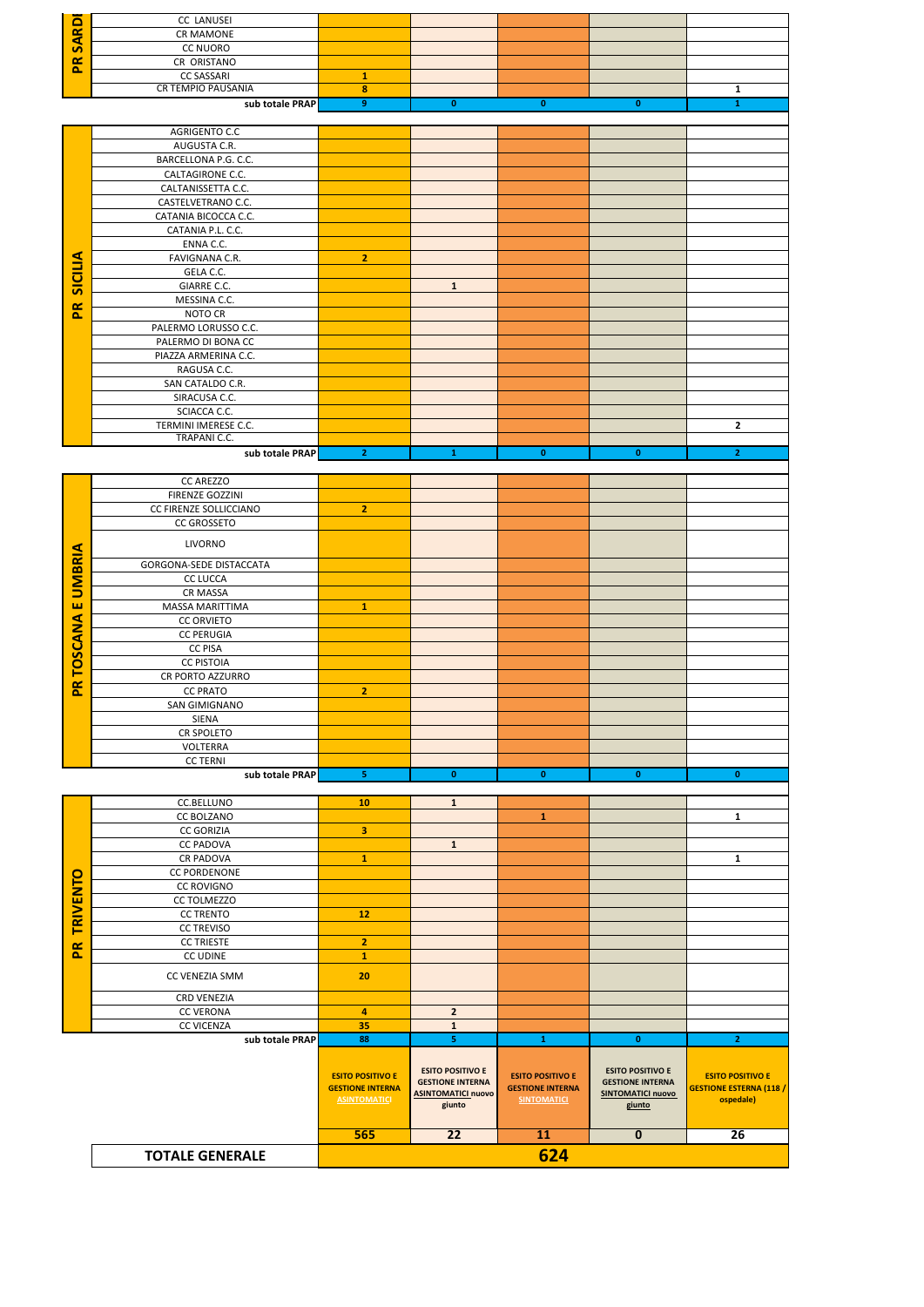|                            | <b>PERSONALE</b>                                   | <b>PERSONALE</b><br><b>AMMINISTRAZIONE</b><br>PENITENZIARIA FUNZIONI<br><b>CENTRALI</b><br>NR.<br><b>ESITI POSITIVI ACCERTATI</b><br><b>SINTOMATICI</b> | (13) PERSONALE<br><b>AMMINISTRAZIONE</b><br>PENITENZIARIA FUNZIONI<br><b>CENTRALI</b><br>NR.<br>ESITI POSITIVI ACCERTATI<br><b>ASINTOMATICI</b> | <b>PERSONALE</b><br><b>AMMINISTRAZIONE</b><br>PENITENZIARIA<br><b>COMPARTO SICUREZZA</b><br>NR. ESITI POSITIVI<br><b>ACCERTATI SINTOMATIVI</b> | (12) PERSONALE<br><b>AMMINISTRAZIONE</b><br>PENITENZIARIA COMPARTO<br><b>SICUREZZA</b><br>NR.<br>ESITI POSITIVI ACCERTATI<br><b>ASINTOMATICI</b> |
|----------------------------|----------------------------------------------------|---------------------------------------------------------------------------------------------------------------------------------------------------------|-------------------------------------------------------------------------------------------------------------------------------------------------|------------------------------------------------------------------------------------------------------------------------------------------------|--------------------------------------------------------------------------------------------------------------------------------------------------|
|                            | PRAP CATANZARO<br><b>CC CASTROVILLARI</b>          |                                                                                                                                                         |                                                                                                                                                 |                                                                                                                                                |                                                                                                                                                  |
|                            | <b>CC CATANZARO</b>                                |                                                                                                                                                         |                                                                                                                                                 |                                                                                                                                                | 1<br>1                                                                                                                                           |
|                            | COSENZA                                            |                                                                                                                                                         |                                                                                                                                                 |                                                                                                                                                |                                                                                                                                                  |
|                            | <b>CC CROTONE</b>                                  |                                                                                                                                                         |                                                                                                                                                 |                                                                                                                                                | $\overline{2}$                                                                                                                                   |
| PR CALABRIA                | ICA LAUREANA DI BORRELLO<br><b>LOCRI</b>           |                                                                                                                                                         |                                                                                                                                                 |                                                                                                                                                | 1                                                                                                                                                |
|                            | <b>CC PALMI</b>                                    |                                                                                                                                                         |                                                                                                                                                 |                                                                                                                                                |                                                                                                                                                  |
|                            | <b>CC PAOLA</b>                                    |                                                                                                                                                         |                                                                                                                                                 |                                                                                                                                                |                                                                                                                                                  |
|                            | <b>IIPP REGGIO CALABRIA ARGHILLA</b>               |                                                                                                                                                         |                                                                                                                                                 | 4                                                                                                                                              | 3                                                                                                                                                |
|                            | <b>IIPP REGGIO CALABRIA S PIETRO</b><br>CR ROSSANO |                                                                                                                                                         |                                                                                                                                                 | $\mathbf{1}$                                                                                                                                   | 6<br>1                                                                                                                                           |
|                            | CC VIBO VALENTIA                                   |                                                                                                                                                         | 1                                                                                                                                               |                                                                                                                                                | $\mathbf{1}$                                                                                                                                     |
|                            | sub totale                                         | $\mathbf{0}$                                                                                                                                            | $\mathbf{1}$                                                                                                                                    | 5                                                                                                                                              | 16                                                                                                                                               |
|                            | PRAP NAPOLI                                        |                                                                                                                                                         | $\mathbf{1}$                                                                                                                                    |                                                                                                                                                | 1                                                                                                                                                |
|                            | <b>CC ARIANO IRPINO</b>                            |                                                                                                                                                         |                                                                                                                                                 |                                                                                                                                                |                                                                                                                                                  |
|                            | C.C. ARIENZO                                       |                                                                                                                                                         |                                                                                                                                                 |                                                                                                                                                | 2                                                                                                                                                |
|                            | C.C. AVELLINO                                      |                                                                                                                                                         |                                                                                                                                                 |                                                                                                                                                | 8                                                                                                                                                |
|                            | C.R. AVERSA<br>C.C. BENEVENTO                      |                                                                                                                                                         | $\mathbf{1}$                                                                                                                                    |                                                                                                                                                | 4                                                                                                                                                |
|                            | C.R. CARINOLA                                      |                                                                                                                                                         |                                                                                                                                                 |                                                                                                                                                | $\mathbf{2}$                                                                                                                                     |
| PR CAMPANIA                | C.R. EBOLI                                         |                                                                                                                                                         |                                                                                                                                                 |                                                                                                                                                |                                                                                                                                                  |
|                            | I.C.A.M. LAURO                                     |                                                                                                                                                         |                                                                                                                                                 |                                                                                                                                                | 3                                                                                                                                                |
|                            | <b>CC NAPOLI POGGIOREALE</b>                       |                                                                                                                                                         | 1                                                                                                                                               |                                                                                                                                                | 5                                                                                                                                                |
|                            | CC NAPOLI SECONDIGLIANO                            |                                                                                                                                                         | 1                                                                                                                                               | 6                                                                                                                                              | 26                                                                                                                                               |
|                            | <b>CCF POZZUOLI</b>                                |                                                                                                                                                         |                                                                                                                                                 |                                                                                                                                                | 2                                                                                                                                                |
|                            | <b>CC SALERNO</b>                                  |                                                                                                                                                         | $\mathbf{1}$                                                                                                                                    |                                                                                                                                                | $\overline{7}$                                                                                                                                   |
|                            | CR SANT'ANGELO DEI LOMBARDI<br>CC SANTA MARIA C.V. |                                                                                                                                                         | $\mathbf{1}$                                                                                                                                    | $\mathbf{1}$                                                                                                                                   | 5<br>5                                                                                                                                           |
|                            | CC VALLO DELLA LUCANIA                             |                                                                                                                                                         |                                                                                                                                                 |                                                                                                                                                |                                                                                                                                                  |
|                            | sub totale                                         | 0                                                                                                                                                       | 6                                                                                                                                               | $\overline{7}$                                                                                                                                 | 70                                                                                                                                               |
|                            | PRAP BOLOGNA                                       |                                                                                                                                                         |                                                                                                                                                 |                                                                                                                                                | 1                                                                                                                                                |
|                            | CR ANCONA BARCAGLIONE                              |                                                                                                                                                         |                                                                                                                                                 |                                                                                                                                                | $\mathbf{1}$                                                                                                                                     |
|                            | CC ANCONA MONTEACUTO                               |                                                                                                                                                         |                                                                                                                                                 |                                                                                                                                                | $\overline{\mathbf{2}}$                                                                                                                          |
| PR ELIMIA ROMAGNA / MARCHE | CC ASCOLI PICENO                                   |                                                                                                                                                         |                                                                                                                                                 | $\mathbf{1}$                                                                                                                                   |                                                                                                                                                  |
|                            | <b>CC BOLOGNA</b><br>CR CASTELFRANCO EMILIA        |                                                                                                                                                         | 1                                                                                                                                               | $\mathbf{1}$                                                                                                                                   | 8<br>$\mathbf 1$                                                                                                                                 |
|                            | <b>CC FERMO</b>                                    |                                                                                                                                                         |                                                                                                                                                 |                                                                                                                                                | 1                                                                                                                                                |
|                            | <b>CC FERRARA</b>                                  |                                                                                                                                                         |                                                                                                                                                 |                                                                                                                                                | 4                                                                                                                                                |
|                            | <b>FORLI'</b><br>CR FOSSOMBRONE                    |                                                                                                                                                         |                                                                                                                                                 | $\mathbf{1}$                                                                                                                                   |                                                                                                                                                  |
|                            | <b>CC MODENA</b>                                   |                                                                                                                                                         |                                                                                                                                                 | $\mathbf{1}$                                                                                                                                   | $\mathbf{2}$                                                                                                                                     |
|                            | II.PP. PARMA                                       |                                                                                                                                                         |                                                                                                                                                 |                                                                                                                                                | 4                                                                                                                                                |
|                            | <b>CC PESARO</b><br>PIACENZA                       |                                                                                                                                                         |                                                                                                                                                 |                                                                                                                                                | $\mathbf{1}$                                                                                                                                     |
|                            | <b>CC RAVENNA</b>                                  |                                                                                                                                                         |                                                                                                                                                 |                                                                                                                                                | $\mathbf{2}$                                                                                                                                     |
|                            | II.PP. REGGIO EMILIA                               |                                                                                                                                                         |                                                                                                                                                 |                                                                                                                                                | 2                                                                                                                                                |
|                            | <b>CC RIMINI</b>                                   |                                                                                                                                                         |                                                                                                                                                 | $\mathbf{1}$                                                                                                                                   | $\overline{2}$                                                                                                                                   |
|                            | sub totale                                         | $\mathbf{0}$                                                                                                                                            | $\mathbf{1}$                                                                                                                                    | 5                                                                                                                                              | 31                                                                                                                                               |
|                            | PRAP ROMA                                          |                                                                                                                                                         | $\mathbf{1}$                                                                                                                                    |                                                                                                                                                | 6                                                                                                                                                |
|                            | DAP ORGANI CENTRALI                                |                                                                                                                                                         | 4                                                                                                                                               | $\mathbf{1}$                                                                                                                                   | 22                                                                                                                                               |
|                            | <b>MINISTERO</b>                                   |                                                                                                                                                         |                                                                                                                                                 |                                                                                                                                                |                                                                                                                                                  |
|                            | SFAPP CASAL DEL MARMO ROMA                         |                                                                                                                                                         |                                                                                                                                                 |                                                                                                                                                | 1                                                                                                                                                |
|                            | CC AVEZZANO                                        |                                                                                                                                                         |                                                                                                                                                 |                                                                                                                                                |                                                                                                                                                  |
|                            | CR CAMPOBASSO                                      |                                                                                                                                                         |                                                                                                                                                 |                                                                                                                                                |                                                                                                                                                  |
|                            | CC CASSINO<br><b>CC CHIETI</b>                     |                                                                                                                                                         | $\overline{2}$                                                                                                                                  |                                                                                                                                                | 5<br>4                                                                                                                                           |
|                            | CR CIVITAVECCHIA                                   |                                                                                                                                                         |                                                                                                                                                 |                                                                                                                                                |                                                                                                                                                  |
| PR LAZIO/ABRUZZO E MOLISE  | <b>CC CIVITAVECCHIA</b>                            |                                                                                                                                                         |                                                                                                                                                 |                                                                                                                                                |                                                                                                                                                  |
|                            | <b>CC FROSINONE</b><br><b>ISERNIA</b>              |                                                                                                                                                         | $\mathbf{1}$                                                                                                                                    |                                                                                                                                                |                                                                                                                                                  |
|                            | <b>CC L'AQUILA</b>                                 |                                                                                                                                                         |                                                                                                                                                 |                                                                                                                                                | 10                                                                                                                                               |
|                            | <b>CC LANCIANO</b>                                 |                                                                                                                                                         |                                                                                                                                                 |                                                                                                                                                | 10                                                                                                                                               |
|                            | LARINO                                             |                                                                                                                                                         | $\mathbf{1}$                                                                                                                                    |                                                                                                                                                | $\mathbf{3}$                                                                                                                                     |
|                            | <b>CC LATINA</b><br><b>CR PALIANO</b>              |                                                                                                                                                         | $\mathbf{1}$                                                                                                                                    |                                                                                                                                                | $\mathbf{1}$                                                                                                                                     |
|                            | <b>CC PESCARA</b>                                  |                                                                                                                                                         | $\mathbf{1}$                                                                                                                                    |                                                                                                                                                |                                                                                                                                                  |
|                            | <b>CC RIETI</b>                                    |                                                                                                                                                         | $\mathbf{1}$                                                                                                                                    | ${\bf 1}$                                                                                                                                      | 3                                                                                                                                                |
|                            | CR REBIBBIA<br>CCF REBIBBIA ROMA                   |                                                                                                                                                         | $\mathbf{1}$                                                                                                                                    |                                                                                                                                                |                                                                                                                                                  |
|                            | CC III CASA REBIBBIA                               |                                                                                                                                                         | $\overline{\mathbf{3}}$                                                                                                                         | $\mathbf{1}$                                                                                                                                   | $\mathbf{2}$<br>$\mathbf{2}$                                                                                                                     |
|                            | CC NC REBIBBIA RM                                  |                                                                                                                                                         | $\mathbf{1}$                                                                                                                                    | $\overline{2}$                                                                                                                                 | $\bf 6$                                                                                                                                          |
|                            | CC REGINA COELI                                    |                                                                                                                                                         |                                                                                                                                                 |                                                                                                                                                | 4                                                                                                                                                |
|                            | CR SULMONA<br><b>CC TERAMO</b>                     |                                                                                                                                                         |                                                                                                                                                 |                                                                                                                                                | 10<br>3                                                                                                                                          |
|                            | CL VASTO                                           |                                                                                                                                                         |                                                                                                                                                 | $\mathbf{1}$                                                                                                                                   | $\mathbf 1$                                                                                                                                      |
|                            | <b>CC VELLETRI</b>                                 |                                                                                                                                                         |                                                                                                                                                 | $\mathbf{1}$                                                                                                                                   | $\mathbf 2$                                                                                                                                      |
|                            | <b>CC VITERBO</b>                                  |                                                                                                                                                         |                                                                                                                                                 |                                                                                                                                                | 3                                                                                                                                                |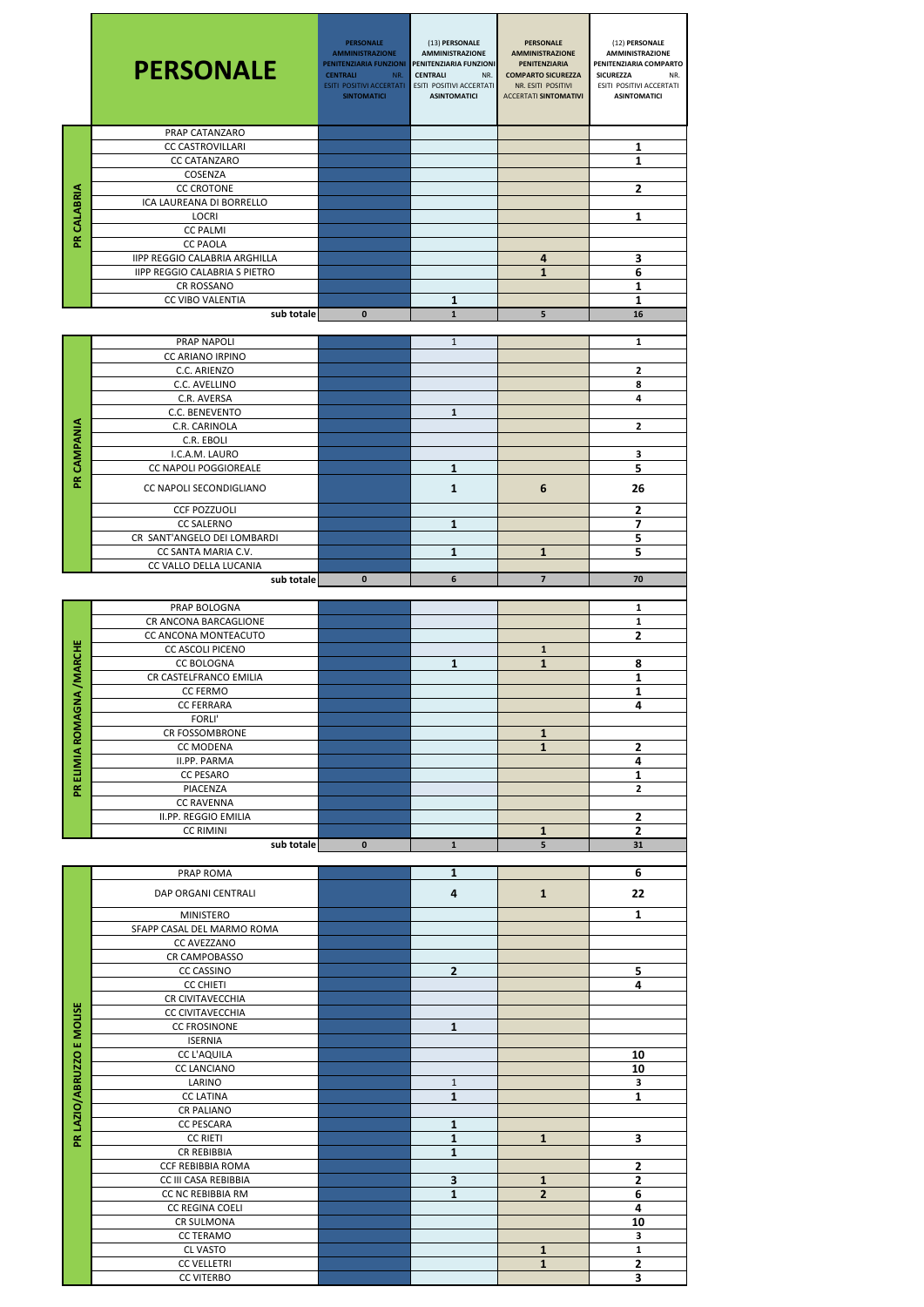|                             | sub totale                               | $\mathbf 0$  | ${\bf 17}$              | $\overline{\mathbf{z}}$     | 98                      |
|-----------------------------|------------------------------------------|--------------|-------------------------|-----------------------------|-------------------------|
|                             | PRAP MILANO                              |              |                         |                             | $\overline{15}$         |
|                             | <b>BERGAMO</b>                           |              |                         |                             | 14                      |
|                             | CR BOLLATE                               |              |                         | $\overline{\mathbf{3}}$     | $\mathbf{2}$            |
|                             | CC BRESCIA CANTON MOMB<br>CR VERZIANO    |              | $\mathbf{2}$            |                             | $\mathbf{1}$<br>8       |
|                             | CC BUSTO ARSIZIO                         |              |                         |                             |                         |
|                             | CC COMO                                  |              | $\mathbf{1}$            |                             |                         |
|                             | <b>CC CREMONA</b>                        |              |                         | $\mathbf{1}$                | $\mathbf{1}$            |
|                             | CC LECCO<br><b>CC LODI</b>               | Ū            | $\mathbf{1}$            |                             |                         |
|                             | <b>CC MANTOVA</b>                        |              |                         |                             |                         |
| PR LOMBARDIA                | CC MILANO SV                             |              | 3                       | $\overline{2}$              | $\overline{\mathbf{z}}$ |
|                             | CC MONZA                                 |              |                         | $\overline{2}$              | 18                      |
|                             | <b>CR OPERA</b>                          |              | $\mathbf 1$             | $\mathbf 1$                 | 5                       |
|                             | <b>CC PAVIA</b>                          |              |                         |                             | 1                       |
|                             | <b>CC SONDRIO</b><br><b>CC VARESE</b>    |              |                         |                             |                         |
|                             | CC VIGEVANO                              |              |                         |                             | 8                       |
|                             | <b>CC VOGHERA</b>                        |              | 1                       |                             | $\mathbf{1}$            |
|                             | sub totale                               | $\mathbf{1}$ | 9                       | $\boldsymbol{9}$            | 81                      |
|                             | PRAP TORINO                              |              | $\overline{2}$          |                             | $\mathbf{1}$            |
|                             | <b>CC ALBA</b>                           |              |                         |                             | $\mathbf{2}$            |
|                             | CC ALESSANDRIA                           |              | $\mathbf{1}$            |                             | $\mathbf{1}$            |
|                             | CR ALESSANDRIA<br><b>CC AOSTA</b>        |              |                         | ${\bf 1}$<br>$\overline{1}$ | 6<br>8                  |
|                             | CR ASTI                                  |              |                         |                             | $\mathbf{1}$            |
| <b>URIA E VALLE D'AOSTA</b> | <b>BIELLA</b>                            |              |                         | $\overline{\mathbf{3}}$     | 9                       |
|                             | <b>CR CHIAVARI</b><br><b>CUNEO</b>       |              |                         |                             | $\mathbf{2}$            |
|                             | CR FOSSANO                               |              |                         | ${\bf 1}$                   | 9                       |
|                             | CC GENOVA MARASSI                        |              |                         |                             | $\overline{2}$          |
|                             | CC GENOVA PONTE X                        |              |                         |                             |                         |
| PR PIEMONTE/LIGI            | <b>CC IMPERIA</b><br><b>IVREA</b>        |              |                         | $\mathbf 1$                 | $\mathbf{2}$            |
|                             | CC LA SPEZIA                             |              |                         | $\overline{\mathbf{1}}$     | $\overline{\mathbf{1}}$ |
|                             | <b>CC NOVARA</b>                         |              |                         |                             |                         |
|                             | CR SALUZZO<br>CC. SANREMO                |              |                         |                             | $\overline{\mathbf{z}}$ |
|                             | <b>CC TORINO</b>                         |              |                         | ${\bf 1}$                   | 9                       |
|                             | <b>CC VERBANIA</b>                       |              |                         |                             | $\mathbf{1}$            |
|                             | <b>CC VERCELLI</b>                       |              |                         |                             | $\overline{2}$          |
|                             |                                          |              |                         |                             |                         |
|                             | sub totale                               | $\bf{0}$     | $\overline{\mathbf{3}}$ | $\boldsymbol{9}$            | 63                      |
|                             | <b>PRAP BARI</b>                         |              |                         |                             |                         |
|                             | CR ALTAMURA                              |              | $\mathbf{2}$            |                             |                         |
|                             | <b>CC BARI</b>                           |              |                         |                             |                         |
|                             | <b>CC BRINDISI</b><br><b>CC FOGGIA</b>   |              |                         | $\overline{2}$              | 6<br>5                  |
|                             | CC LECCE                                 |              |                         |                             | 4                       |
|                             | LUCERA                                   |              |                         |                             | 4                       |
|                             | <b>CC MATERA</b><br>CC MELFI             |              | $\mathbf 1$             |                             | 4<br>3                  |
|                             | POTENZA                                  |              |                         |                             |                         |
|                             | <b>SAN SEVERO</b>                        |              |                         |                             | $\bf 6$                 |
| PR PUGLIA/ BASILICATA       | <b>TARANTO</b><br><b>CC TRANI</b>        |              |                         |                             | 6<br>9                  |
|                             | <b>CRF TRANI</b>                         |              |                         |                             |                         |
|                             | <b>TURI</b>                              |              |                         |                             |                         |
|                             | sub totale                               | $\mathbf 0$  | 3                       | $\overline{2}$              | 47                      |
|                             | PRAP CAGLIARI                            |              |                         |                             |                         |
|                             | <b>ALGHERO</b>                           |              |                         |                             | 3                       |
|                             | CR IS ARENAS                             |              |                         | $\mathbf{1}$                | $\mathbf{1}$            |
|                             | <b>CC CAGLIARI</b><br><b>ISILI</b>       |              |                         |                             | $\mathbf{1}$            |
|                             | LANUSEI                                  |              |                         |                             |                         |
|                             | <b>MAMONE</b>                            |              |                         |                             | 3                       |
| PR SARDEGNA                 | <b>NUORO</b><br>CR ORISTANO              |              | ${\bf 1}$               |                             | 6<br>4                  |
|                             | <b>CC SASSARI</b>                        |              | $\mathbf{1}$            |                             | 24                      |
|                             | CR TEMPIO PAUSANIA                       |              |                         |                             | $\overline{2}$          |
|                             | sub totale                               | $\mathbf 0$  | $\mathbf{2}$            | ${\bf 1}$                   | 44                      |
|                             | PRAP PALERMO                             |              |                         |                             | $\overline{2}$          |
|                             | <b>CC AGRIGENTO</b>                      |              |                         | $\mathbf{1}$                | $\overline{\mathbf{3}}$ |
|                             | CR AUGUSTA                               |              | $\mathbf{1}$            |                             | $\mathbf{2}$            |
|                             | BARCELLONA P.G. C.C.<br>CALTAGIRONE C.C. |              |                         |                             |                         |
|                             | CALTANISSETTA C.C.                       | $\mathbf{1}$ | ${\bf 1}$               |                             | $\mathbf{1}$            |
|                             | CASTELVETRANO C.C.                       |              |                         |                             |                         |
|                             | CATANIA BICOCCA C.C.<br>CC CATANIA P.L.  |              |                         |                             | $\overline{\mathbf{3}}$ |
|                             | <b>ENNA</b>                              | $\mathbf{1}$ | $\overline{\mathbf{3}}$ |                             | $\overline{2}$          |
|                             | CR FAVIGNANA                             |              |                         | $\mathbf{1}$                | 9                       |
| PR SICILIA                  | GELA C.C.<br>GIARRE C.C.                 |              |                         | $\mathbf{1}$                | $\mathbf{1}$            |